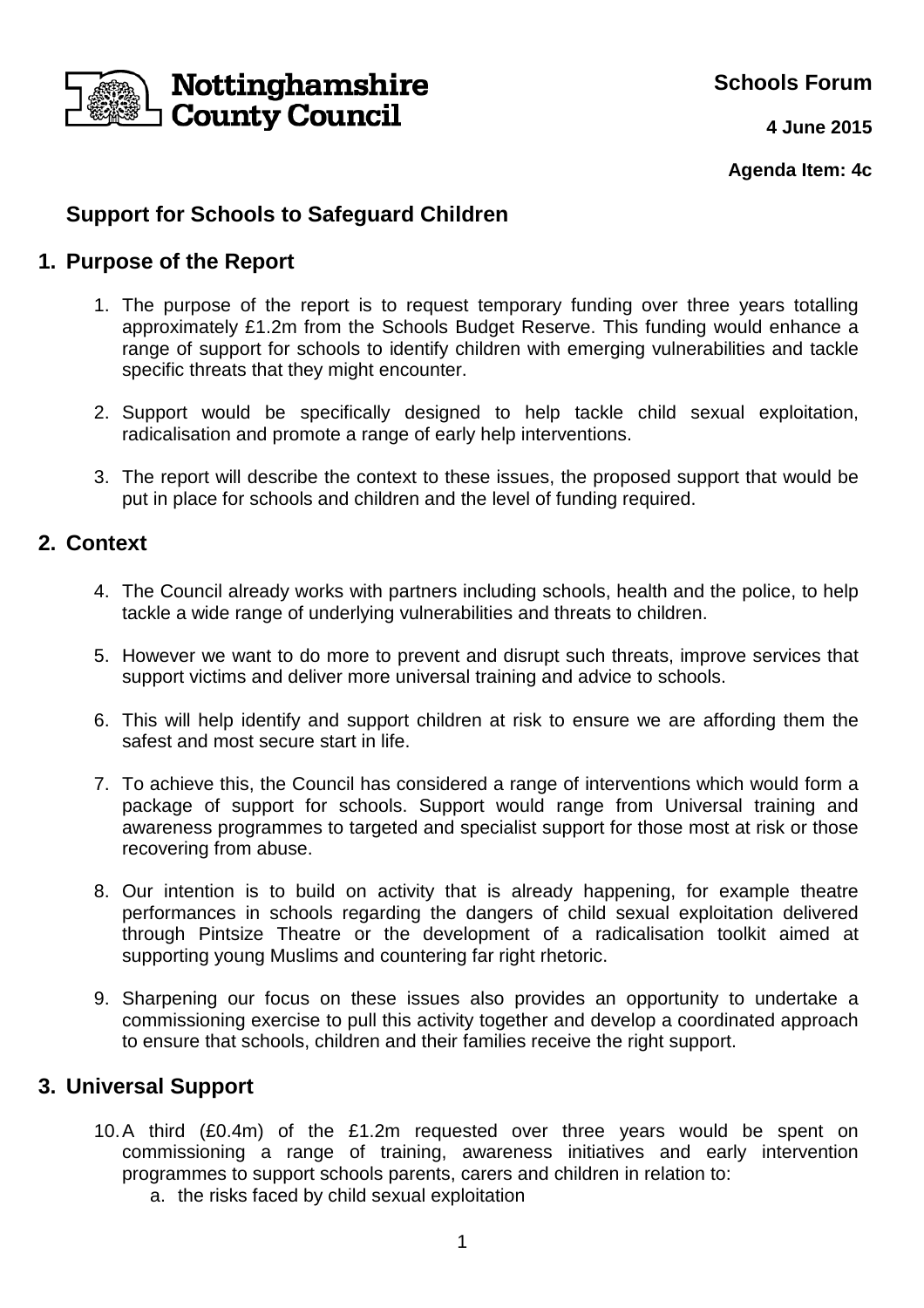- b. radicalisation and extremism
- c. grooming, sexualised chat and indecent images
- d. cyber bullying
- e. internet safety in relation to the issues above and associated forums and chatrooms
- 11. Evidence shows that abuse and exploitation of children, including through the internet and social media, is increasing and parents and carers are often unaware or underestimate the risks children face.
	- a. For example the County Council are identifying a growing number of children who are either being sexually exploited or are vulnerable to exploitation.
	- b. The Police also are also conducting a growing number of investigations into the kinds of issues mentioned above.
- 12. These concerns are particularly relevant because schools are in an excellent position to identify those children that maybe more vulnerable to sexual exploitation, bullying, radicalisation or other threats.
- 13. For example, children vulnerable to CSE exhibit a range of indicators and are particularly vulnerable when they are disengaged from education. These indicators include:
	- a. physical injuries
	- b. drug or alcohol misuse
	- c. older boyfriends or girlfriends
	- d. reduced contact with family or friends
	- e. repeated sexually transmitted diseases.
- 14. With the right support and training, schools would be better equipped to identify these signs early on and play an active part in preventing exploitation, abuse and manipulation.
- 15. Commissioning this training would also help schools with PSHE and SRE curriculums by building strong messages from qualified staff on topics such as respectful relationships, sex education, bullying, sexual bullying, consent, internet safety and exploitation.
- 16. Radicalisation is another example of an emerging threat and public agencies have a responsibility to prepare children for life in modern Britain and to promote the values of respect, tolerance and democracy.
- 17. Briefings in the autumn and spring terms advised Heads and Chairs' of the need for vigilance in recognising the signs of radicalisation and extremism and provided information about referral pathways.
- 18. Universal training and awareness raising regarding radicalisation would help to clarify referral pathways and communication protocols for schools and other frontline staff.
- 19. This coordinated approach would also provide consistent advice and guidance so schools can be confident about how to respond to a whole range of issues and are aware of support available.

## **4. Early Help Support**

20. Schools and other universal settings regularly inform the Council that support regarding a range of early help concerns is valued and allows staff to better support their pupils.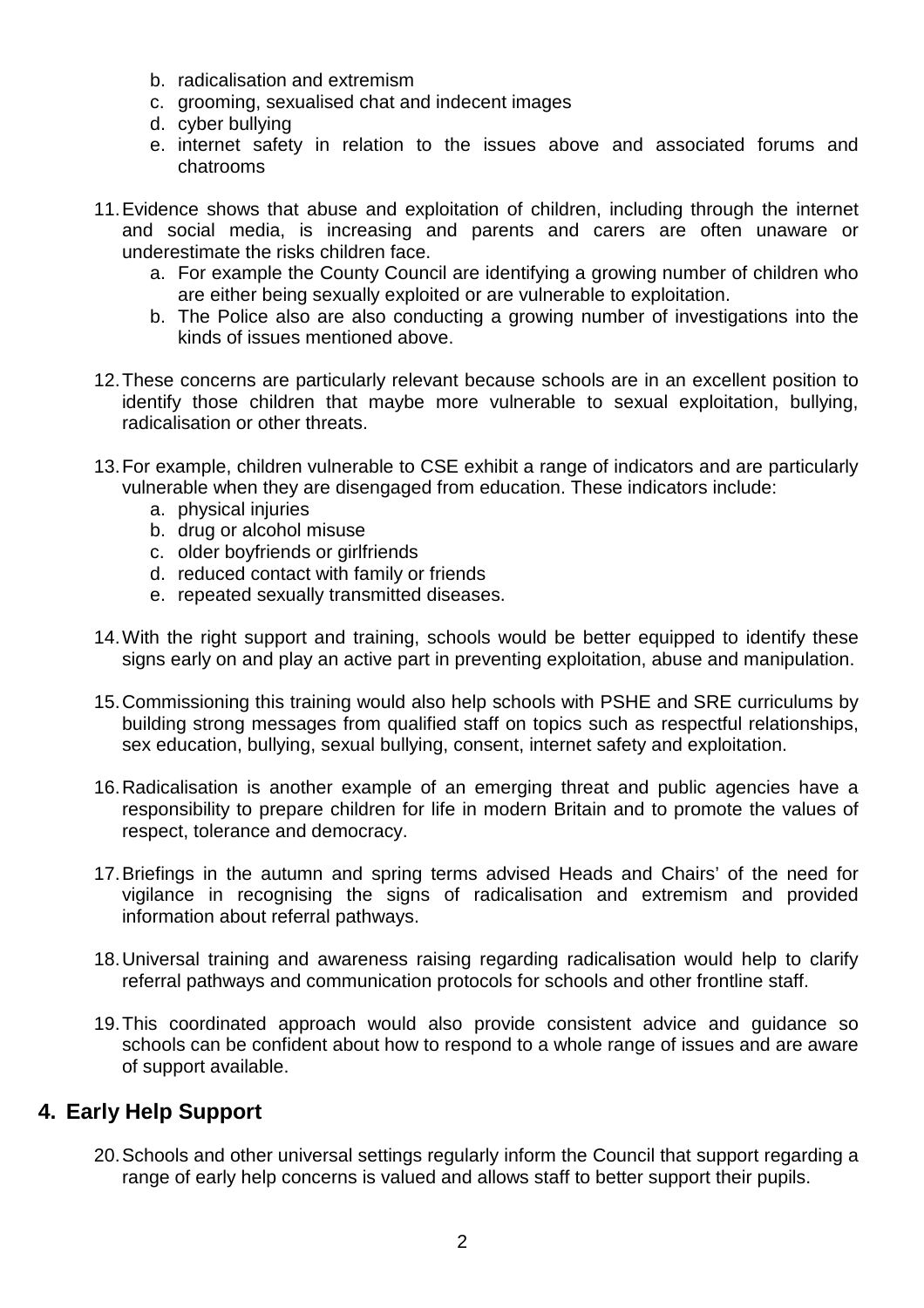- 21. In response to this a further third (£0.4m) of the requested £1.2m would be used to augment our Early Help support to schools and other universal settings.
- 22. As part of the development of the new Family Service, the Council will establish three Tier Two Development Worker posts to support schools when concerns about a child first emerge.
- 23. Funding from the schools budget reserve would allow three more Development Workers (six in total) to be established, spread evenly over Nottinghamshire's three localities:
	- a. Bassetlaw and Newark & Sherwood
	- b. Mansfield and Ashfield
	- c. Broxtowe, Gedling and Rushcliffe
- 24. These Development Workers will dedicate their time to supporting lead professionals in schools and other universal settings. For example supporting schools to implement their own early intervention strategies or help them access the right support and referral routes.
- 25. In full, the Tier Two Development Workers will offer:
	- a. Advice on consent, the completion of early help assessments, gathering and sharing of information and analysis of risk and need
	- b. Support in identifying and accessing community, health and early help services
	- c. Help to move "stuck" cases forward and advising when a "Complex Case Resolution Meeting" might be appropriate
	- d. Chairing of Team Around the Child/Family meetings where there are a number of different professionals involved and a level of independence is felt to be useful

## **5. Specialist Support for Child Sexual Exploitation**

 $\overline{a}$ 

- 26. The final third of the £1.2m (£0.4m) would be used to commission an augmented specialist child sexual exploitation service.
- 27. Child Sexual Exploitation (CSE) is a high profile issue, both locally and nationally and it is important that in Nottinghamshire that we do not fail children at risk of, or subject to, CSE.
- 28. Currently, the NSPCC and Barnardos provide preventative and therapeutic support for children affected by CSE through one fulltime Barnardos professional. The service is limited to those children most at risk<sup>1</sup> of exploitation and anecdotal evidence suggests that referrals into the service are under representing the problem.
- 29. CSE is a priority for the Nottinghamshire Safeguarding Children Board and through the Board, partners are working together to prevent exploitation, disrupt CSE activity and prosecute perpetrators. However, more can be done to support the children at the centre of this abuse.
- 30. Scoping work is underway to develop an enhanced service that would build on current arrangements and lower the thresholds for support and provide:
	- a. support for children who have been or are being sexually exploited

<sup>1</sup> Those children that have been subject to a CSE Strategy meeting between Children's Social Care, the Police and other key agencies.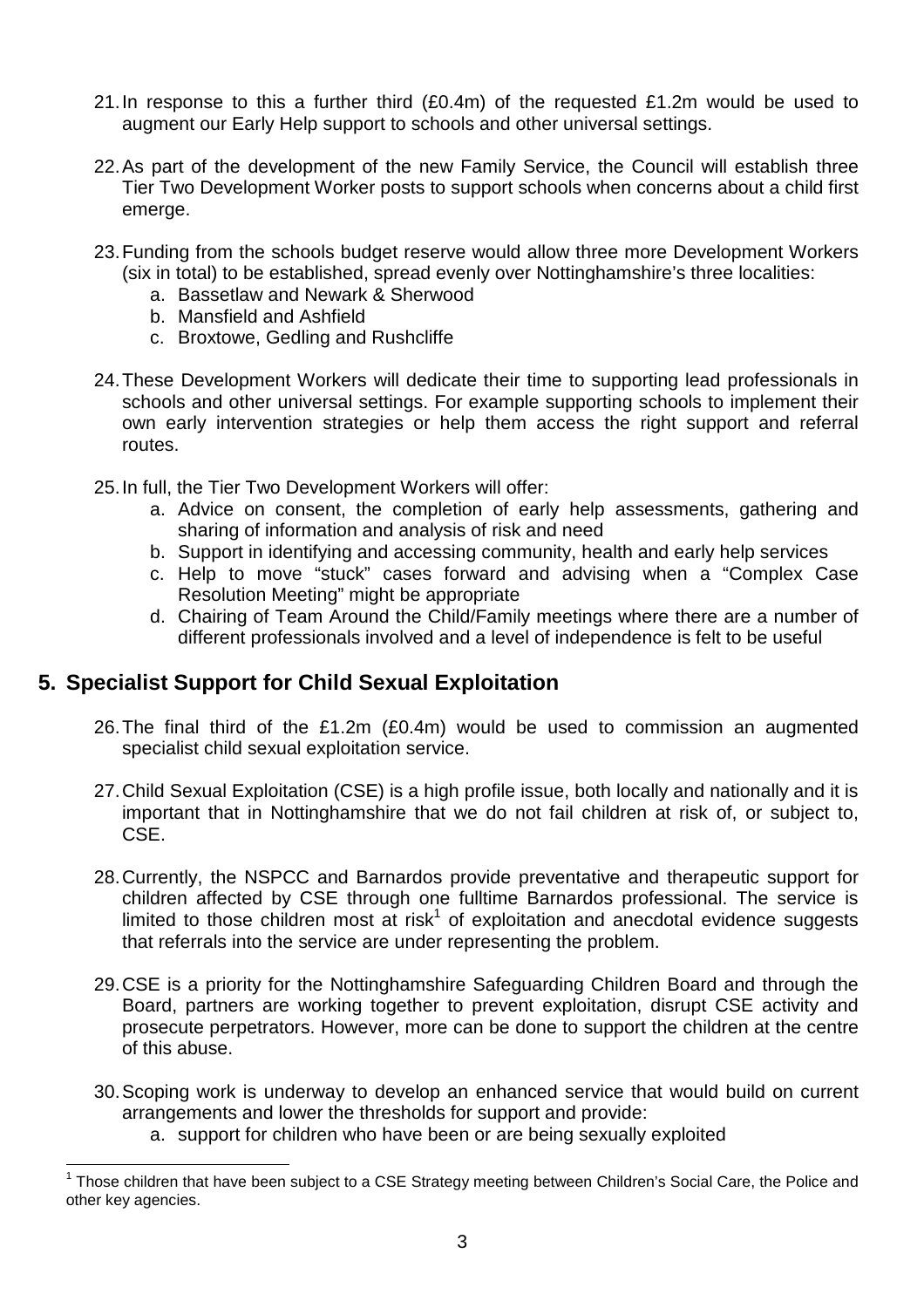- b. an early intervention service to those children identified as being at risk of CSE
- 31. The new service would work directly with children and families and also with schools and other educational settings to help tackle child sexual exploitation through:
	- a. one-to-one work with children delivered by qualified staff
	- b. working with families of these children where appropriate
	- c. pathway work with Heath and Sexual Health Services including services offering therapeutic services to support victims of CSE
	- d. training and support to social care staff, education and health professionals
	- e. establishing a multi-agency concerns network to:
		- i. allow education, social care, early help, health and the police to identify common concerns and themes to help disrupt activity before abuse can occur
		- ii. recognise best practice and help improve how services tackle CSE
	- f. offering a critical friend (support and challenge) role:
		- i. learn from areas where significant incidents of CSE are uncovered and challenge practices and policies within Nottinghamshire
- 32. This enhanced service would have a positive impact on schools by:
	- a. Helping to identify risks earlier
	- b. providing earlier and better support to schools who have concerns regarding CSE
	- c. offering opportunities to discuss concerns and themes across agencies.
- 33. In addition to this early scoping work, CSE training sessions are planned for headteachers and governors during June 2015 to consult on what specific support schools would like.
- 34. The development of this enhanced service to tackle child sexual exploitation will enable children to move towards a safer and more settled lifestyle and help victims recover from exploitation and abuse.

#### **6. Accountability**

35. To evidence the impact of the support described in this report, it is suggested that biannual performance reports be received at the Schools Forum and at associated Education Trust Boards.

## **7. Financial Comments**

- 36. The expenditure referred to in this report can be charged to the Schools Budget as a 'combined budget' under The School and Early Years Finance (England) Regulations 2014 with the agreement of the Schools Forum and the Secretary of State.
- 37. The requirement for Secretary of State approval is due to a restriction on new commitments or increases in combined budgets expenditure from those already reported in 2012-13 via the Section 251 Budget Statement.
- 38. A combined budget is for services which are partly funded from the Schools (Non-ISB) Budget, partly from other budgets of the County Council and are providing an educational benefit to pupils. The funding for this can be met from the Schools Non-ISB reserve